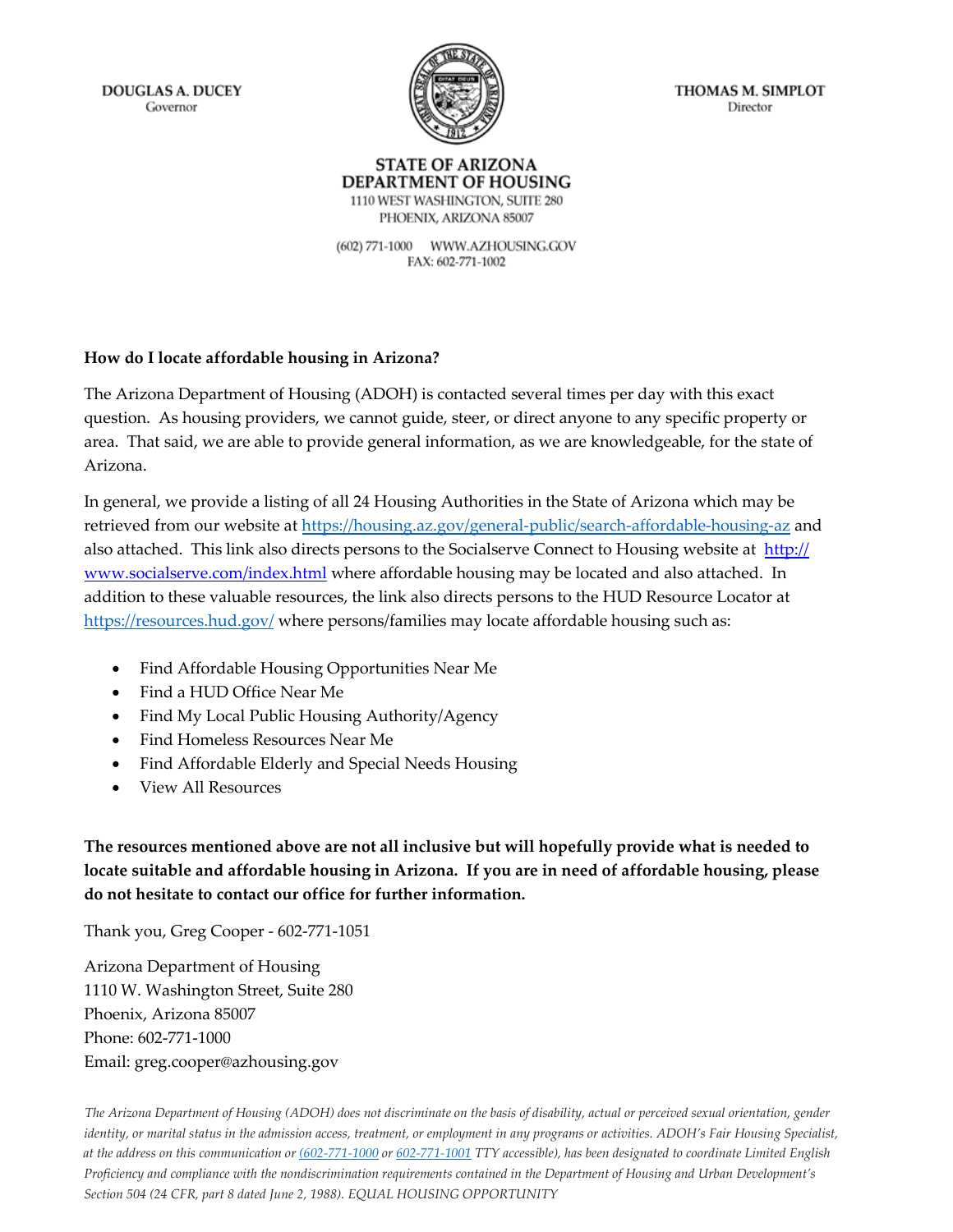

### **ARIZONA HOUSINGAUTHORITIES**

| <b>REGION</b>               | <b>HOUSING</b>            | <b>ADDRESS</b>                                   |      | PHONE/FAX    | <b>WEBSITE/EMAIL CONTACT</b>                             |
|-----------------------------|---------------------------|--------------------------------------------------|------|--------------|----------------------------------------------------------|
| <b>City of Chandler</b>     | <b>Chandler Housing</b>   | 235 S. Arizona Avenue                            | PH:  | 480-782-3200 | www.chandleraz.gov                                       |
|                             | Division                  | Chandler, AZ 85225                               | FAX: | 480-782-3220 | amy.jacobson@chandleraz.gov                              |
|                             |                           | Mail: PO Box 4008, Chandler, AZ 85244            |      |              |                                                          |
| <b>City of Douglas</b>      | Douglas Housing           | 425 E. 10 <sup>th</sup> Street Douglas, AZ 85607 | PH:  | 520-417-7385 | www.douglasaz.gov                                        |
|                             | Authority                 |                                                  | FAX: | 520-417-7158 | xenia.gonzalez@douglasaz.gov                             |
| <b>City of Eloy</b>         | <b>Eloy Housing</b>       | 100 W. Phoenix Avenue                            | PH:  | 520-466-7162 | info@eloyha.com                                          |
|                             | Authority                 | Eloy, AZ 85131                                   | FAX: | 520-466-4223 | emmally@eloyha.com                                       |
|                             |                           | Mail: PO Box 637, Eloy, AZ 85131                 |      |              |                                                          |
| <b>City of Flagstaff</b>    | <b>Flagstaff Housing</b>  | 3481 N. Fanning Drive,                           | PH:  | 928-213-2730 | www.flagstaff.az.gov                                     |
|                             | Authority                 | Flagstaff, AZ 86004                              | FAX: | 928-526-3734 | housing@flagstaffaz.gov                                  |
|                             |                           | Mail: PO Box 2098, Flagstaff, AZ 86004           |      |              |                                                          |
| <b>City of Glendale</b>     | <b>Glendale Community</b> | 6842 N. 61st Avenue                              | PH:  | 623-930-2180 | www.glendaleaz.com/housing                               |
|                             | <b>Housing Department</b> | Glendale, AZ 85301                               | FAX: | 623-930-1064 | DParedez@glendaleaz.com                                  |
| <b>City of Mesa</b>         | <b>Mesa Housing</b>       | 200 S. Center Street, Building 1                 | PH:  | 480-644-3536 | www.mesaaz.gov                                           |
|                             | Authority                 | Mesa, AZ 85210                                   | FAX: | 480-644-2923 | mary.brandon@mesaaz.gov                                  |
|                             |                           | Mail: PO Box 1466, Mesa, AZ 85211                |      |              |                                                          |
| <b>City of Nogales</b>      | <b>Nogales Housing</b>    | 951 N. Kitchen Street                            | PH:  | 520-287-6571 | www.nogalesaz.gov                                        |
|                             | Authority                 | Nogales, AZ 85621                                | FAX: | 520-287-4802 | rthompson@nogalesaz.gov                                  |
| <b>City of Phoenix</b>      | <b>Phoenix Housing</b>    | 251 W. Washington Street, 4th Floor              | PH:  | 602-262-6794 | www.phoenix.gov/housing                                  |
|                             | Department                | Phoenix, AZ 85003                                | FAX: | 602-495-0109 | titus.mathew@phoenix.gov                                 |
| <b>City of Scottsdale</b>   | <b>Scottsdale Housing</b> | 6535 E Osborn Road, Building 8                   | PH:  | 480-312-7717 | www.scottsdalehuman-services/community-assistance-office |
|                             | Authority                 | Scottsdale, AZ 85251                             | FAX: | 480-312-7761 | scottsdalehousinginfo@scottsdaleaz.gov                   |
|                             | South Tucson              | 1713 S. 3rd Avenue                               | PH:  | 520-623-8481 |                                                          |
| <b>City of South Tucson</b> |                           | South Tucson, AZ 85713                           | FAX: | 520-770-0051 | www.southtucsonaz.gov                                    |
|                             | <b>Housing Authority</b>  |                                                  |      |              | sgibson@southtucson.org                                  |
| <b>City of Tempe</b>        | <b>Tempe Housing</b>      | 3500 S. Rural Road, Suite 202                    | PH:  | 480-350-8950 | www.tempe.gov/housing                                    |
|                             | <b>Services Division</b>  | Tempe, AZ 85282                                  | FAX: | 480-350-8902 | naomi farrell@tempe.gov                                  |
| <b>City of Williams</b>     | <b>Williams Housing</b>   | 620 W. Sheridan Avenue                           | PH:  | 928-635-4717 |                                                          |
|                             | Authority                 | Williams, AZ 86046                               | FAX: | 928-635-2711 | gmikkelsenjr@gmail.com                                   |
| <b>City of Winslow</b>      | Winslow, Navajo           | 900 W. Henderson Street                          | PH:  | 928-289-4617 | www.winslowaz.gov                                        |
|                             | & Apache County           | Winslow, AZ 86047                                | FAX: | 928-289-3848 | KSalazar@winslowaz.gov                                   |
|                             |                           |                                                  |      |              |                                                          |
|                             |                           |                                                  |      |              |                                                          |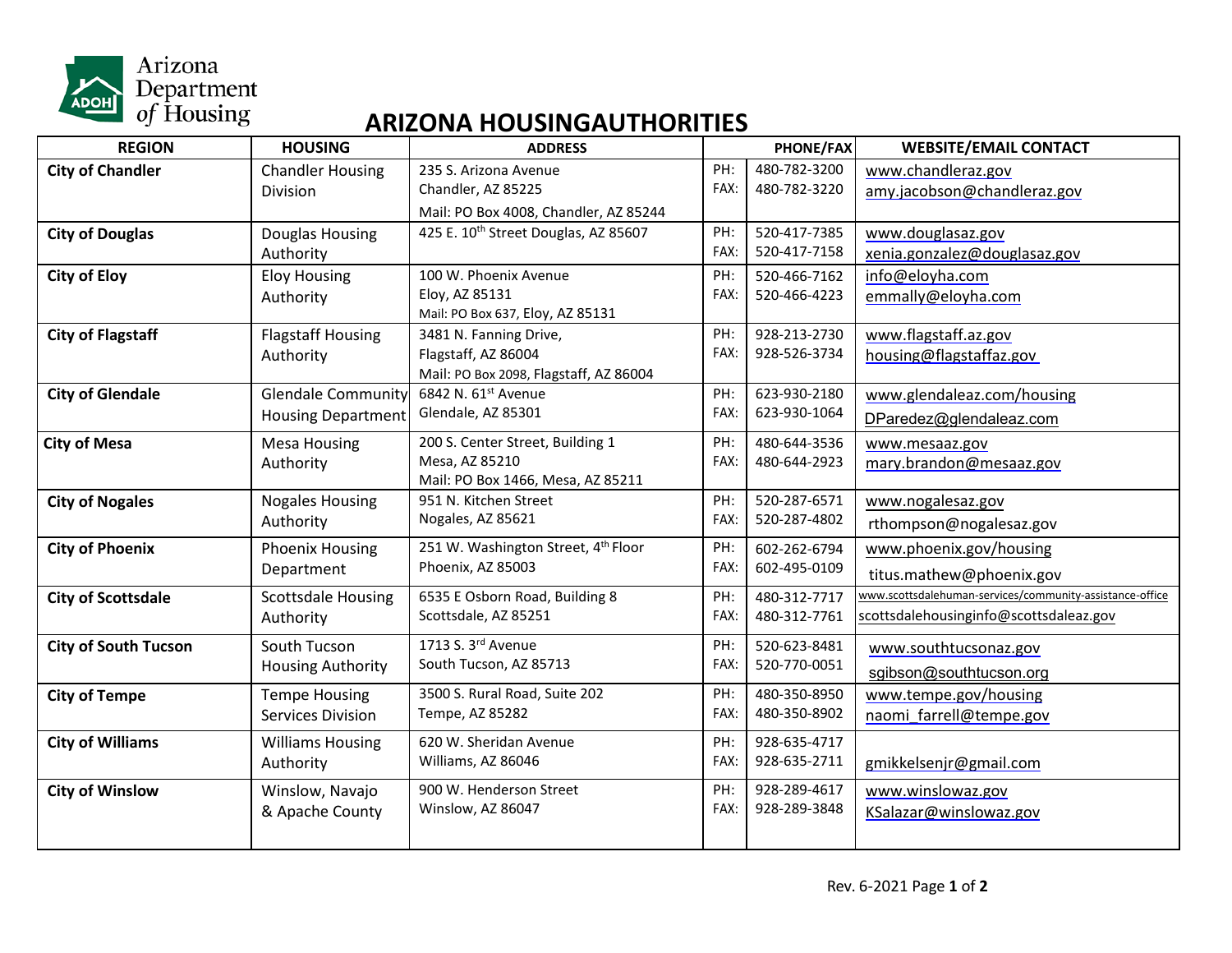

## **ARIZONA HOUSINGAUTHORITIES**

| <b>REGION</b>                                              | <b>HOUSING</b>              | <b>ADDRESS</b>                                           | PHONE/FAX |               | <b>WEBSITE/EMAIL CONTACT</b>            |
|------------------------------------------------------------|-----------------------------|----------------------------------------------------------|-----------|---------------|-----------------------------------------|
|                                                            | <b>AUTHORITY</b>            |                                                          |           |               |                                         |
| <b>City of Yuma</b>                                        | Yuma City Housing           | 420 W. Madison Avenue                                    | PH:       | 928-782-3823  | www.hacy.org                            |
|                                                            | Authority                   | Yuma, AZ 85364                                           | FAX:      | 928-343-2595  | michaelm@hacy.org                       |
| <b>Cochise County: Benson, Bisbee,</b>                     | Housing Authority of        | 1415 W. Melody Lane, Building #A                         | PH:       | 520-432-8880  | www.cochise.az.gov/housing              |
| Sierra Vista, Tombstone, Willcox &                         | Cochise County              | Bisbee, AZ 85603                                         | FAX:      | 520-432-8890  | abaca@cochise.az.gov                    |
| Graham County: Pima, Safford,                              |                             |                                                          |           |               |                                         |
| Thatcher                                                   |                             |                                                          |           |               |                                         |
| Gila County: Globe, Miami,                                 | <b>Gila County Housing</b>  | 5515 S. Apache Avenue, #200                              | PH:       | 928-425-7631  | www.gilacountyaz.gov                    |
| Payson                                                     | Department                  | Globe, AZ 85501                                          | FAX:      | 928-425-9468  | mbuzan@gilacountyaz.gov                 |
| Maricopa County: Apache,                                   | Housing Authority of        | 8910 N. 78 <sup>th</sup> Avenue, Building D              | PH:       | 602-744-4500  | www.maricopahousing.org                 |
| Junction, Chandler, Glendale, Gila                         | Maricopa County             | Peoria, AZ 85345                                         | FAX:      | 602-253-9268  | g.munoz@maricopahousing.org             |
| Bend, Mesa, Tempe, Wickenburg                              |                             |                                                          |           |               |                                         |
| Mohave County: Bullhead City,                              | Mohave County               | 700 W. Beale Street                                      | PH:       | 928-753-0723  | www.mohavecounty.us                     |
| Kingman, Lake Havasu City                                  | Authority                   | Kingman, AZ 86401                                        | FAX:      | 928-753-0776  | davewolf@mohavecounty.us                |
|                                                            |                             |                                                          | FAX:      | 928-718-4963  |                                         |
| Pima County / City of Tucson                               | <b>Tucson Housing and</b>   | 310 North Commerce Park Loop                             | PH:       | 520-791-4739  | www.tucsonaz.gov                        |
| (Including): Marana                                        | Community                   | Tucson, AZ 85726<br>Mail: PO Box 27210, Tucson, AZ 85726 | FAX:      | 520-791-5407  | HCDAdmin@tucsonaz.gov                   |
|                                                            | Development Dept.           |                                                          |           |               |                                         |
| <b>Pinal County (Except Eloy):</b>                         | <b>Pinal County Housing</b> | 970 N. Eleven Mile Corner Road<br>Casa Grande, AZ 85143  | PH:       | 520-866-7203  | www.pinalcountyaz.gov                   |
| Apache Junction, Casa Grande,                              | Authority                   |                                                          | FAX:      | 520-866-7235  | Carrie.fike@pinal.gov                   |
| Coolidge, Florence                                         |                             |                                                          |           |               |                                         |
| Yavapai County: Camp Verde,                                | Arizona Public              | 1110 W. Washington, Suite 280                            | PH:       | 602-771-1000  | www.azhousing.gov                       |
| Chino Valley, Clarkdale, Prescott,                         | <b>Housing Authority</b>    | 85007 Phoenix, AZ                                        | FAX:      | 602-771-1013  | greg.cooper@azhousing.gov               |
| Prescott Valley, Sedona                                    |                             |                                                          |           |               |                                         |
| <b>Yuma County (Except</b><br><b>Cocopah Service Area)</b> | Yuma County                 | 8450 W. Highway 95                                       | PH:       | 928-304-7333  | www.yumacountyaz.gov/government/housing |
|                                                            | <b>Housing Department</b>   | Somerton, AZ 85350                                       | FAX:      | 928-627-8715  | jesus.roldan@yumacountyaz.gov           |
|                                                            | <b>Cocopah Indian</b>       | 10488 W. Steamboat Street                                | PH:       | 928-627-8863  | rrobles@ontherez.org                    |
| <b>Cocopah Indian Housing</b>                              | <b>Housing</b>              | Somerton, AZ 85350                                       |           | Extension: 11 |                                         |
|                                                            |                             |                                                          |           |               |                                         |
|                                                            |                             |                                                          |           |               |                                         |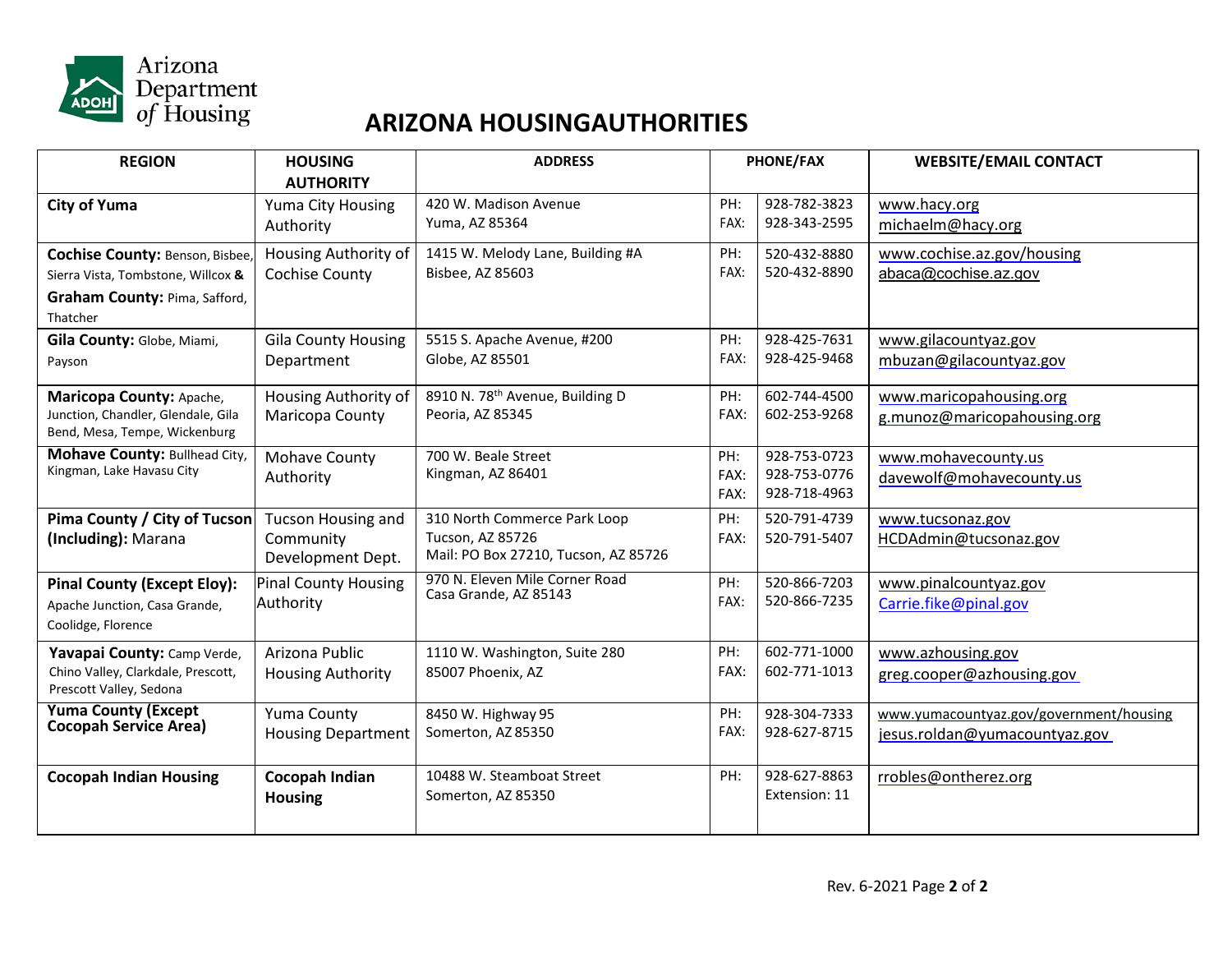# socialserve.com. conectar a vivienda

#### <u> 4 Bisteratolo WWeatolas de algullen</u>

- · Busque gratis: no es necesario registrarse
- · Herramientas útiles para planificar su mudanza



- Anuncios gratis
- Ayudamos a las personas a encontrar su propiedad



### Usted busca a Socialserve.com

· Disponible en línea y a través de un centro multilingüe de llamadas basado en el país<sup>.</sup>



#### Para más información. vaya a www.socialserve.com Ilame al 1-877-428-8844

Socialserve.com.es una organización nacional 501(c)(3) sin fines de lucro y un empleador certificado de Sección 3 y Segunda Oportunidad.

# socialserve.com. connect to housing



#### For more information, go to www.socialserve.com or call 1-877-428-8844



socialserve.com.is a national 501(c)(3) not-for-profit organization and a certified Section 3 and Second Chance employer.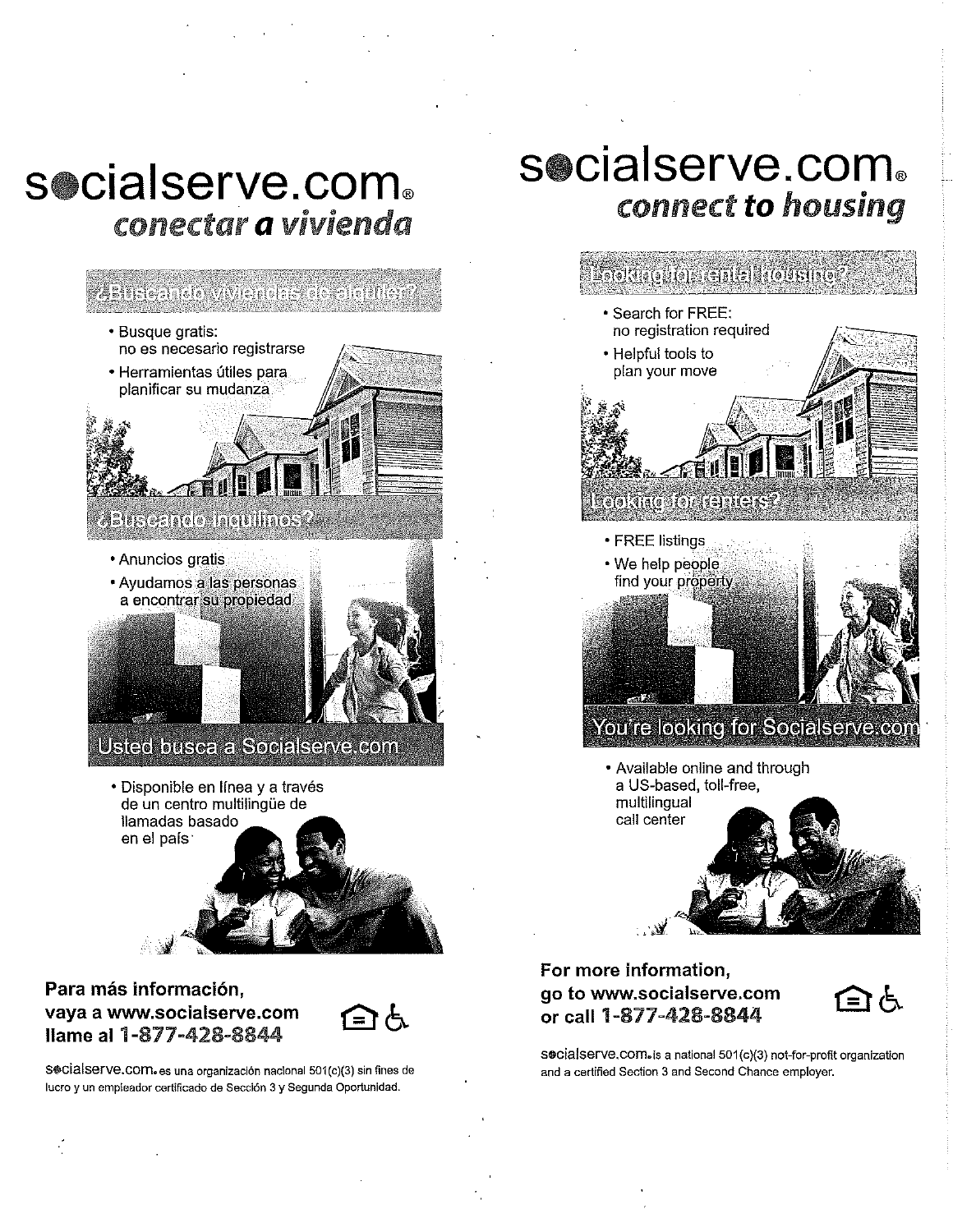# **SINGLE ADULTS WITHOUT CHILDREN SEEK SERVICES AT THE BRIAN GARCIA WELCOME** CENTER ON THE HUMAN SERVICES CAMPUS.

**VISIT US AT: 206 S. 12TH AVENUE** PHOENIX, AZ 85007 OR CALL 602-229-5155

# THE HUMAN SERVICES CAMPUS HAS MENTAL HEALTH. MEDICAL AND DENTAL, EMPLOYMENT, IDENTIFICATION, LEGAL, AND MANY OTHER SERVICES.

**FAMILIES WITH YOUNG CHILDREN:** 

**FAMILIES WITH YOUNG CHILDREN UNDER THE AGE OF 18 CAN CONTACT THE FAMILY HOUSING HUB FOR-**HELP. CALL: 602-595-8700

\*\*\*THERE IS ALWAYS A WAITING LIST FOR SHELTER\*\*\* **CALL NOW TO FIND OUT MORE ABOUT ASSISTANCE** THAT MAY BE AVAILABLE FOR YOU: TDD IS AVAILABLE FOR THE HEARING IMPAIRED AT 602-759-1896, BETWEEN 8 A.M. AND 5 P.M., MONDAY THROUGH FRIDAY.

**HOMELESS YOUTH (AGE 12-17)** FOR SERVICES AND SHELTER CALL THE 24/7 YOUTH **HOTLINE 602-841-5799**